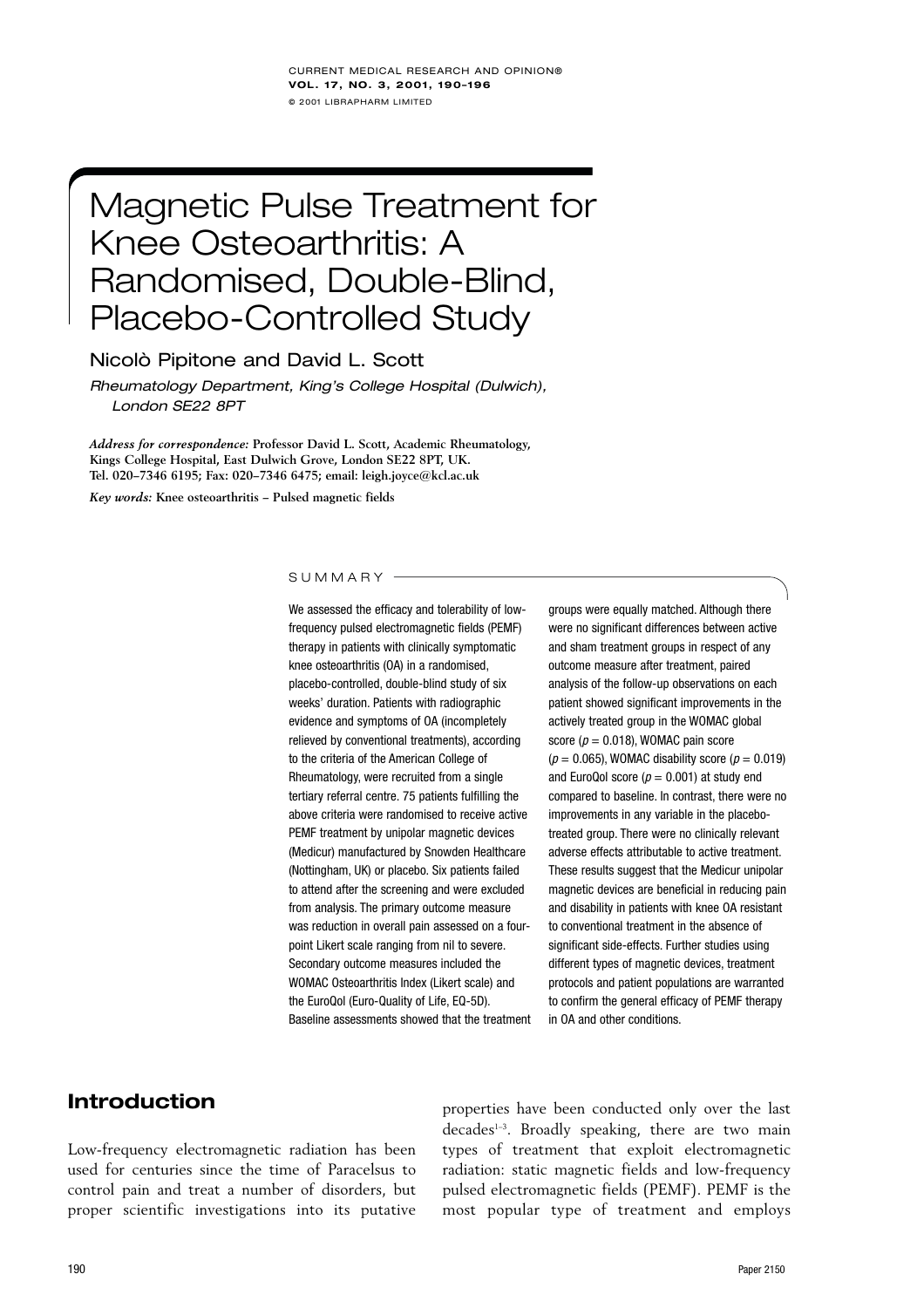unipolar or bipolar magnets. Unipolar magnet therapy uses several discrete magnets aligned with the same magnetic pole towards the skin; usually the pole facing the patient is the negative one, hence the term *unipolar*<sup>4</sup> . In contrast, bipolar magnet therapy uses magnetic material arranged in an alternating pattern, so that both positive and negative poles face the skin<sup>4</sup>. . Experimental observations have documented a significant impact of PEMF on a number of biological processes. In particular, PEMF have been demonstrated to enhance fibroblast<sup>s</sup>, chondrocyte $^{6,7}$  and osteoblast metabolism $^{8},$  as well as to modulate the effects of hormones and neurotransmitters on the receptors of different cell types9 . However, despite the wealth of data on the *in vitro* effects of PEMF, it is unclear to what extent such mechanisms of action may have clinical relevance. Beneficial effects following PEMF treatment have been claimed in a whole array of different conditions. More specifically, PEMF have been used for the treatment of avascular necrosis of the hips<sup>10,11</sup>, Legg-Perthes' disease<sup>12</sup>, osteoporosis<sup>13</sup>, tendinitis14–16, chronic pain due to musculoskeletal disorders<sup>4,17,18</sup> and delayed bone fractures<sup>19</sup>. So far, the latter is the only indication that has received approval by the Food and Drug Administration<sup>17</sup>. Conclusive proof for the clinical efficacy of PEMF beyond the licensed indication is still lacking, and the American College of Rheumatology currently does not recommend PEMF treatment for osteoarthritis of the hips and knees because of inadequate scientific documentation<sup>20</sup>. Nevertheless, PEMF therapy continues to enjoy a vast popularity, which has translated into worldwide sales of  $$5$  billion<sup>21</sup>. Therefore there has been a call for further clinical studies to determine exactly the efficacy and indications of PEMF treatment in human diseases<sup>22</sup>.

Osteoarthritis (OA) is the commonest rheumatological disease and a frequent cause of pain: an estimated 80% of the world population over 75 years of age has radiological signs of OA<sup>23</sup>, and approximately 40–80% of subjects with radiographic OA have symptomatic disease $24,25$ . The management of OA is still far from optimal, because the medications currently available provide limited symptomatic relief and are fraught with a number of side-effects<sup>20</sup>. Thus, not surprisingly, magnetic therapy represents an attractive alternative for patients suffering from OA.

In this study, we aimed to assess the efficacy of PEMF treatment using unipolar magnetic devices (Medicur) manufactured and supplied by Snowden Healthcare (Nottingham, UK) in patients with clinically symptomatic OA. We selected the knee as study joint because the knee is frequently involved in OA and because it is easily accessible to electromagnetic radiation. Finally, since knee OA is a relatively well-defined clinical entity, PEMF efficacy could be tested in the absence of significant confounding factors that would otherwise compound the data analysis.

## **Patients and Methods**

## Study Design

This was a randomised, placebo-controlled, doubleblind study. The duration of treatment per patient was six weeks. The Local Research Ethics Committee approved the study and all subjects gave written informed consent prior to participation. An information sheet notifying the patients' participation was sent to the general practitioners.

### Study Population

Patients were recruited from a tertiary referral centre, the Rheumatology Department of King's College Hospital (London, England), from March 2000 through to December 2000. Patients were required to have radiographic evidence and symptoms of OA (incompletely relieved by conventional treatments) as judged by the criteria of the American College of Rheumatology. Exclusion criteria were pregnancy or lack of contraception use in women of childbearing age; use of pacemaker, insulin pump, or of any implanted electrical device; inflammatory joint disease; periarticular Paget's disease; uncontrolled or untreated gout; pseudogout; avascular necrosis and osteonecrosis; Charcot's arthropathy; acromegaly;

*Table 1. Initial assessments (patients' characteristics at baseline). Patients were randomised to receive the active magnetic treatment (active) or the sham magnets*

*(control). WOMAC Global is the global score of the WOMAC index, which comprises three discrete sections: assessment of pain (A), stiffness (B) and disability (C). No statistical difference was found at baseline between the two groups for any of the variables described. All data are expressed as median with 95%*

*confidence ratio, except for sex distribution male:female (m:f) expressed as ratio, and age and disease duration expressed as median with range. For further details, see* Outcome Measures *in the section entitled* Patients and Methods

|                           | Active            | Control            |  |
|---------------------------|-------------------|--------------------|--|
|                           |                   |                    |  |
| Age (years)               | $62.0(40-84)$     | 64.0 (48-84)       |  |
| $Sex$ (m:f)               | 72.17             | 28:7               |  |
| Disease duration (months) | $48(12 - 216)$    | $96(5.5-372)$      |  |
| <b>WOMAC Global</b>       | 50.7 (44.2, 57.1) | 51.5 (46.5, 56.5)  |  |
| WOMAC A                   | 9.9(8.6, 11.3)    | 9.9(8.7, 11.1)     |  |
| WOMAC B                   | $4.4$ (3.8, 5.1)  | $4.3$ $(3.8, 4.9)$ |  |
| WOMAC C                   | 36.4 (31.6, 41.2) | 37.2 (33.7, 40.8)  |  |
| EuroQoL                   | $9.2$ (8.8, 9.7)  | 9.5(9.0, 10.0)     |  |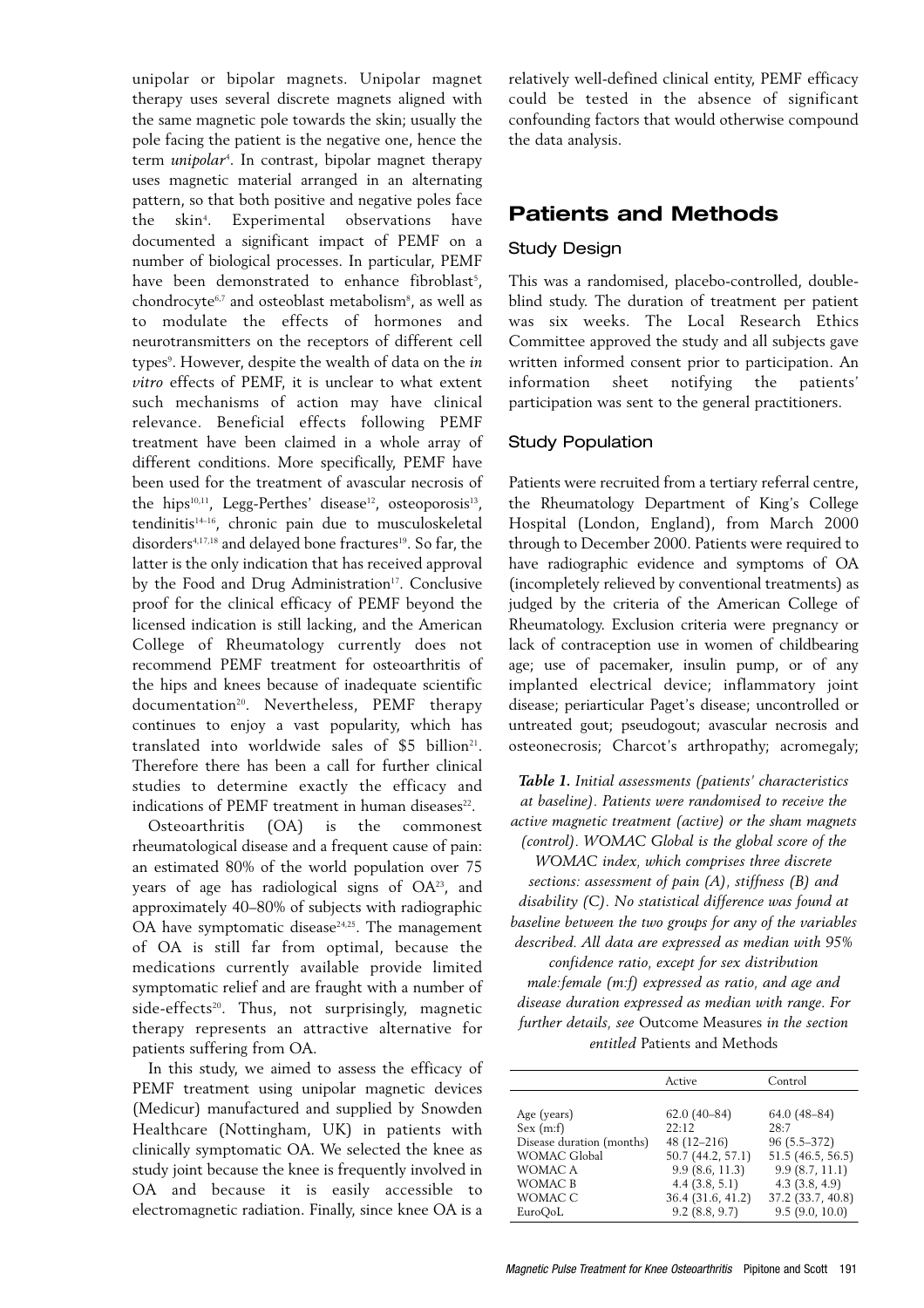clinically overt hypothyroidism or hyperthyroidism; haemochromatosis; Wilson's disease; ochronosis; osteopetrosis; Marfan's syndrome; Ehlers-Danlos syndrome; terminal illnesses/malignancies (except for *in situ* carcinoma and basal cell carcinoma); pain referred to the knee in the absence of local symptoms and signs; intra-articular glucocorticoid injection within one month of study entry; and inability to understand/fill out the questionnaires, or to write.

A total of 75 subjects met the study criteria. Six patients failed to attend after the screening visit and were excluded from the analysis. The general features of the patients enrolled in the study are reported in Table 1. Written informed consent for entry into a double-blind trial was obtained at study entry.

#### *Randomisation*

Patients fulfilling the study criteria were randomised on study entry to receive active PEMF treatment with the Medicur magnetic devices or placebo using a  $12 \times 12$  randomisation table. Neither the patients nor the medical assessor were aware of the treatment group. The manufacturer (Snowden Healthcare Ltd, Nottingham, UK) supplied an equal number of active and sham devices identified by code numbers. The code numbers were not broken until all patients had completed the study. The active devices produced no noise or sensation and were entirely indistinguishable from the placebos.

#### *Treatment*

Treatment was administered by unipolar magnetic devices manufactured and supplied by Snowden Healthcare Ltd (Nottingham, UK). These are exclusively pain therapy devices that generate pulses of magnetic energy via a soft iron core treated with 62 trace elements. Pulses are selectable at three base frequencies (3 Hz, 7.8 Hz and 20 Hz). They have a rise time of  $1 \mu s$ , a decay time of  $10 \mu s$ , a low magnetic output  $(< 0.5$  gauss) and a range of activity of up to 30 cm around the unit. Medicur® devices run on 9 V batteries and switch off automatically after a 10 min period. Each device is fitted with a control light that shows as long as the device is in operation. Based on previous evidence from uncontrolled observations, patients were instructed to use the Medicur magnetic devices three times a day (once in the morning, once in the afternoon and once in the evening) for the whole duration of the study. The 7.8Hz frequency was prescribed for the morning and afternoon treatment, while the 3 Hz frequency was prescribed for the evening. The Medicur devices require no wires or electrodes and need only be held close to the area to be treated, which facilitates the patients' compliance. Since the magnetic energy emitted by this device can penetrate as far as 30 cm,

both knees could be treated simultaneously whenever necessary by holding the device between the knees or by placing the device on one knee while keeping the knees together. A Velcro® band was provided to hold the device in place, but its use was left to the discretion of the patients. We explained to the patients that they should not expect the devices to cause any noise or particular sensation. Patients were instructed to record the treatment in a special sheet to facilitate assessment of compliance and not to change their basic therapeutic regimen for the duration of the study. The use of medications was checked at each assessment, although no formal pill counts were done. Finally, we encouraged patients to report any adverse event that they might experience during the treatment with the magnetic devices.

#### *Data Collection*

Specially designed case report forms (CRFs) were used to collect the patients' data.

#### *Evaluations*

Evaluations were carried out at baseline and on an alternate week basis for the whole duration of the study. All assessments were performed by a single rheumatologist (NP) with the exception of two assessments that were done by an intern in rheumatology who had been specifically trained for this purpose. Data collected at baseline included enrolment eligibility, clinical history, intake of medications and physical examination. In accordance with a well-established research practice, the impact of the magnetic treatment was determined at each evaluation point based on the patients' assessments of their symptoms and disabilities (see the following section).

#### *Outcome Measures*

The primary outcome measure was reduction in overall pain assessed on a four-point Likert scale ranging from nil to severe. Secondary outcome measures were: pain at rest, pain on movement, pain at night, patients' global assessment of their condition, and patients' satisfaction with the treatment received (all measured on a 100 mm visual analogue scale [VAS]); duration of early morning stiffness and duration of post-exertional stiffness measured on a four-point arbitrary scale (1: 0–30 min, 2: 31–60 min, 3: 61–120 min and 4: > 120 min); pain intensity after use of the magnetic device, measured on a five-point arbitrary scale  $(-2:$  much worse;  $-1:$  worse; 0: the same;  $+1:$  better; +2: much better); and evaluation of patients' symptoms, disability and general health profile by means of the following four questionnaires: Lequesne Index, the Western Ontario and McMaster Universities' (WOMAC) Osteoarthritis Index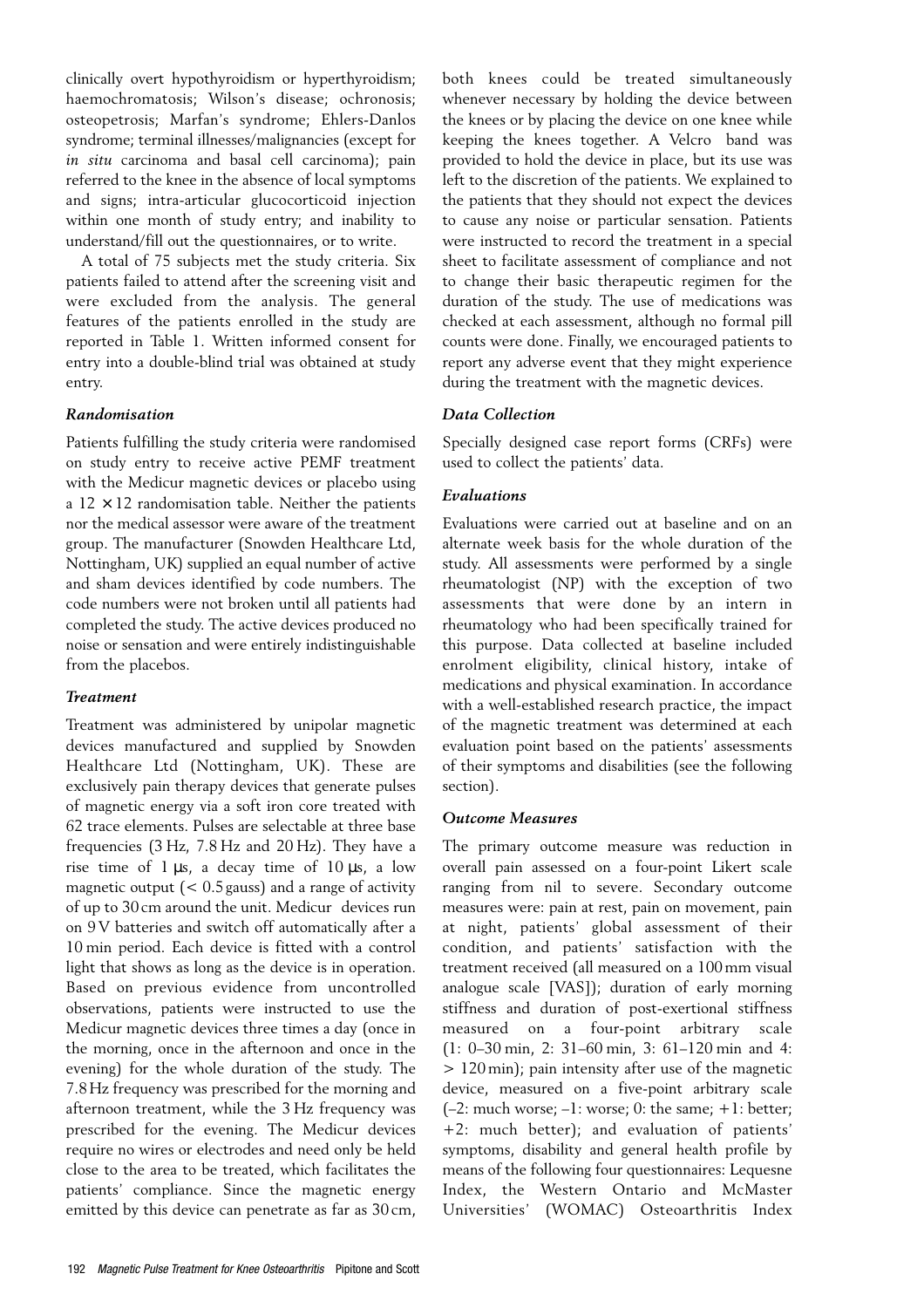(version LK3.1), the UK 36-item short form of the Medical Outcomes Study (SF-36) and the EuroQol (Euro-Quality of Life, EQ-5D). Two of these questionnaires (the Lequesne Index and the WOMAC Osteoarthritis Index) are disease-specific measures validated for use in patients with knee or hip OA<sup>26,27</sup>. The Lequesne Index for knee OA evaluates three components: pain/discomfort, maximum distance walked and activities of daily living26,28, while the WOMAC Osteoarthritis Index probes pain, stiffness and physical disability<sup>27,28</sup>. In contrast, the SF-36 and the EuroQol are generic health profile questionnaires<sup>29</sup>. The SF-36 measures nine dimensions of general health status: physical function, role limitation due to physical problems, role limitation due to emotional problems, social functioning, mental health, energy and vitality, pain, general health perception, and change in health<sup>30,31</sup>. The EuroQol consists of two sections<sup>32</sup>. The first section comprises five questions that cover mobility, self-care, usual activities, pain/discomfort and anxiety/depression, each with three levels of response. The second section (EuroQol-VAS) consists of a 20 cm vertical VAS ranging from 0 (worst imaginable health status) to 100 (best imaginable health status). Both the SF-36 and the EuroQol have been used to measure health-related quality of life in patients with knee OA29. All outcome measures were evaluated at baseline and at 2, 4 and 6 weeks after study entry, with the exception of the Lequesne Index and SF-36 (evaluated at baseline and week 6 only). Patients' satisfaction with the treatment received and pain intensity after use of the magnetic device were not assessed at baseline for obvious reasons.

#### *Statistical Analysis*

Data were analysed on an intention-to-treat basis. Parametric or non-parametric tests were used depending on whether the data followed a Gaussian or non-Gaussian distribution, respectively. Analysis of variance (ANOVA), Kruskal-Wallis' test and the two-tailed paired *t*-test was used to compare withingroup changes from baseline for each observation. Between-group differences were evaluated using the two-tailed unpaired *t*-test or Mann–Whitney rank sum test. Power was set at 0.80 and a *p*-value < 0.05 was considered significant. All the data were expressed as mean ± SD unless indicated otherwise.

## **Results**

75 patients fulfilled the entry criteria for the study. 39 patients were randomly allocated to the active treatment group and 36 to the placebo group. Five

patients in the active treatment group and one patient in the placebo group, respectively, attended only for screening and were excluded from the analysis. The patient allocated to placebo and two patients in the active treatment group withdrew because they requested active, unblinded treatment; of the remaining three patients allocated to active treatment, two withdrew without giving any reason, and one died for causes judged to be unrelated to the magnetic treatment. Five patients randomised to receive the active treatment and five allocated to placebo dropped out before completing treatment. The reasons for withdrawal were lack of efficacy (three patients in the active treatment and five patients in the placebo group); personal reasons precluding further attendance (one patient receiving active treatment); and worsening of the symptoms (one patient receiving active treatment). Thus, 34 patients in the active group and 35 patients treated with placebo, including dropouts, were evaluated. At baseline, there was no statistically significant difference between the two groups in respect to age, gender distribution and disease duration, although the latter was longer in the placebo group (see Table 1). Similarly, the two patients groups did not differ in any of the variables measured in our study to evaluate outcome with treatment (data not shown). The only exception was subjective definition of health status (measured on the 20 cm VAS of the EuroQol), which was significantly higher (indicative of better health status) in the active group as compared to the placebo group  $(58.1 \pm 20.3 \text{ vs.}$  $46.2 \pm 19.8$ ;  $p = 0.02$ ). No other differences in the baseline characteristics were observed, suggesting a similar disease severity in both treatment groups. The difference in the EuroQol perception of health status persisted at study end with an even larger gap between the two groups  $(65.3 \pm 26.2 \text{ vs. } 49.2 \pm 23.1)$ ;  $p = 0.01$ , suggesting a greater improvement in the active treatment group, although the difference between baseline and post-treatment values in the active group did not reach statistical significance. No significant difference between magnet and sham treatment was found with any other outcome measure either at baseline or at study end (data not shown). Paired analysis of the follow-up observations on each patient showed a statistically significant improvement in the actively treated group in the WOMAC global score, WOMAC pain score (A) and WOMAC disability score (C), as well as in the EuroQol score at study end as compared to baseline. In contrast, no improvement occurred in any variable followed in the placebo-treated group at any point (see Table 2 and Figure 1).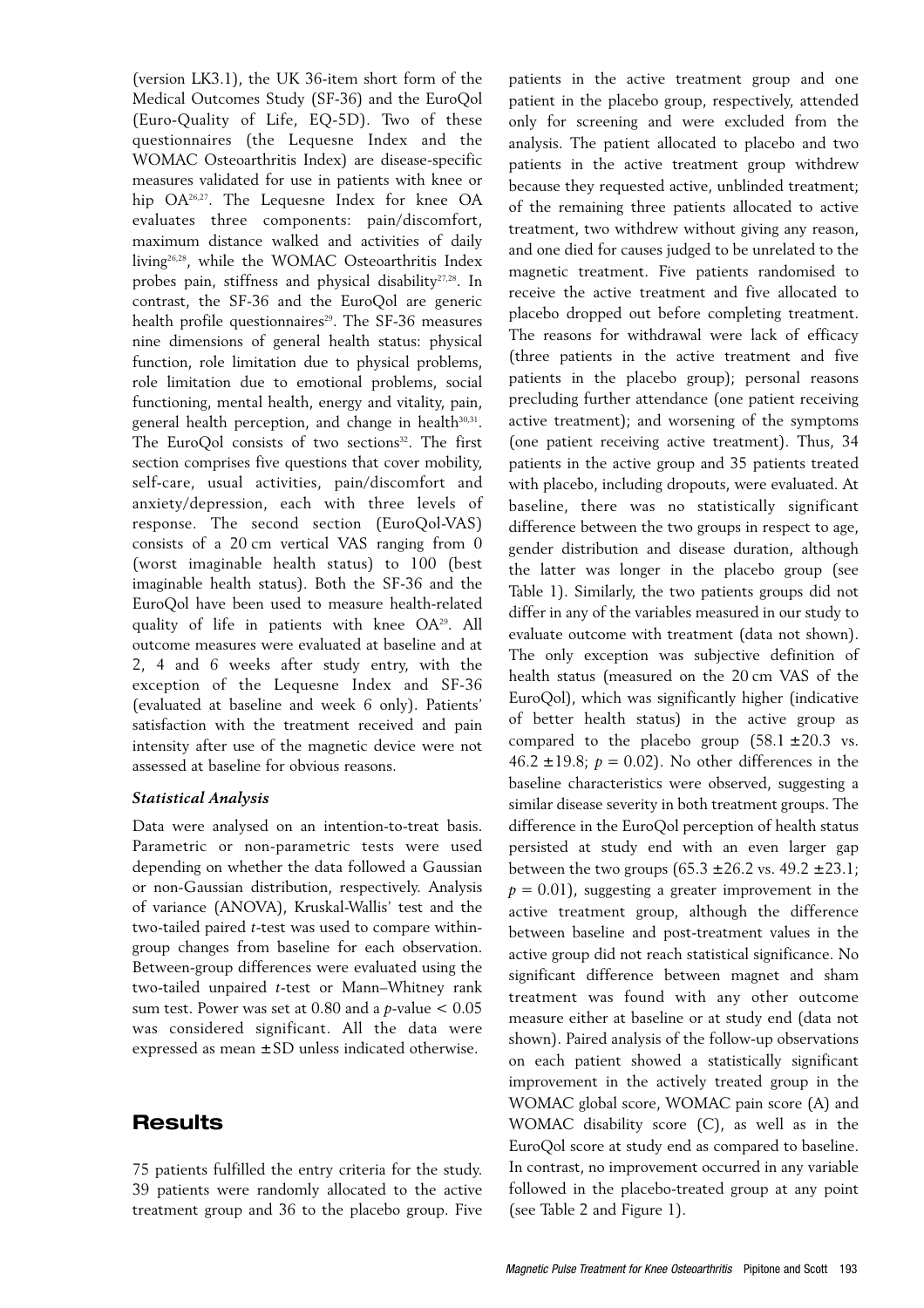*Table 2. Changes in main outcome measures with treatment. Assessment of the patients at week 6 at the end of the study revealed a significant reduction in the global score of the WOMAC index. The WOMAC index comprises three sections: assessment of pain (A), stiffness (B) and disability (C). There was a significant reduction (i.e. clinical improvement) in the WOMAC global score and in pain and disability of the WOMAC index in the group of patients who received active magnetic treatment, but not in those who received placebo. Similarly, the score of the EuroQol, which is a composite index reflecting the general health status of the patients, showed an improvement in the active treatment but not in the control group. All data are expressed as median with 95% confidence intervals. For further details, see* Outcome Measures *in the section entitled Patients and Methods*

|              | Active                   |              | Placebo                     |              |
|--------------|--------------------------|--------------|-----------------------------|--------------|
|              | Mean $(95\% \text{ CI})$ | Significance | <i>Mean</i> (95% CI)        | Significance |
| WOMAC Global | 5.06(0.94, 9.18)         | 0.018        | $1.00$ ( $-3.93$ , 5.93)    | NS.          |
| WOMAC A      | $0.88$ (0.06, 1.82)      | 0.065        | $0.49$ (-0.78, 1.76)        | <b>NS</b>    |
| WOMAC B      | $0.32$ (-0.29, 0.94)     | NS.          | $0.26$ ( $-0.32$ , $0.83$ ) | NS.          |
| WOMAC C      | $3.62$ (0.64, 6.69)      | 0.019        | $0.26$ ( $-3.29$ , $3.80$ ) | NS.          |
| EuroOoL      | 0.59(0.24, 0.93)         | 0.001        | $0.20$ (-0.25, 0.65)        | NS.          |

#### Consumption of Medications

As a rule, at study entry we instructed patients not to change their basic therapeutic regimen for the duration of the study, but did not expressively discourage them from doing so. Five patients treated with the magnets decreased the dosage of anodyne medications during the study, while three patients receiving sham treatment decreased the dosage of anodyne tablets, non-steroidal anti-inflammatory medications and neutraceuticals (glucosamine/ chondroitin sulphate), respectively. No patient in either group increased the dosage of anodyne or nonsteroidal anti-inflammatory medications.

#### Side-effects

Side-effects were reported by two patients in the active treatment group and four patients treated with placebo. The side-effects reported by the two



*Figure 1. WOMAC global score. Paired analysis of the global score of the WOMAC index at different time points in the patients that received the active magnetic treatment (active) or the sham magnets (control). Compared with baseline, there was a significant reduction at study end in the WOMAC global score (i.e. clinical improvement) in the patients treated actively (p = 0.018), but not in the control group (p > 0.05)*

patients actively treated were increased pain in the knees (one patient) and pain/numbness in the feet and poor sleep quality (one patient). Four patients allocated to placebo reported, respectively, increased pain in the knees (two patients), paraesthesia of the right foot and exacerbation of pre-existent diverticulitis (one patient), and tenderness in a sternoclavicular joint associated with local swelling, diagnosed as Tietze's syndrome (one patient). One patient randomised to receiving the magnet treatment died for causes judged to be unrelated to his treatment; it is doubtful whether he had any chance of starting the magnetic treatment at all. Thus our results have confirmed the excellent tolerability and safety of PEMF treatment attested by previous studies4,14,15,17,18 and by the World Health Organization<sup>33</sup>.

## **Discussion**

The aim of this study was to evaluate the efficacy and the safety of PEMF treatment using the Medicur magnetic devices in patients with knee OA. Since knee OA offers few objective clinical variables that lend themselves to sequential follow-up, in order to evaluate the patients' response to treatment we chose a number of validated subjective outcome measures that reflect pain, stiffness, disability and general health status<sup>26,29</sup>. The results of this study showed a statistically significant improvement in respect to pain and disability of the WOMAC questionnaire and EuroQol score in the active treatment group, but not in the patients who received placebo. In contrast, there was no difference between magnet and sham treatment for VAS pain, general health status measured by SF-36 or any of the variables that describe the Lequesne Index.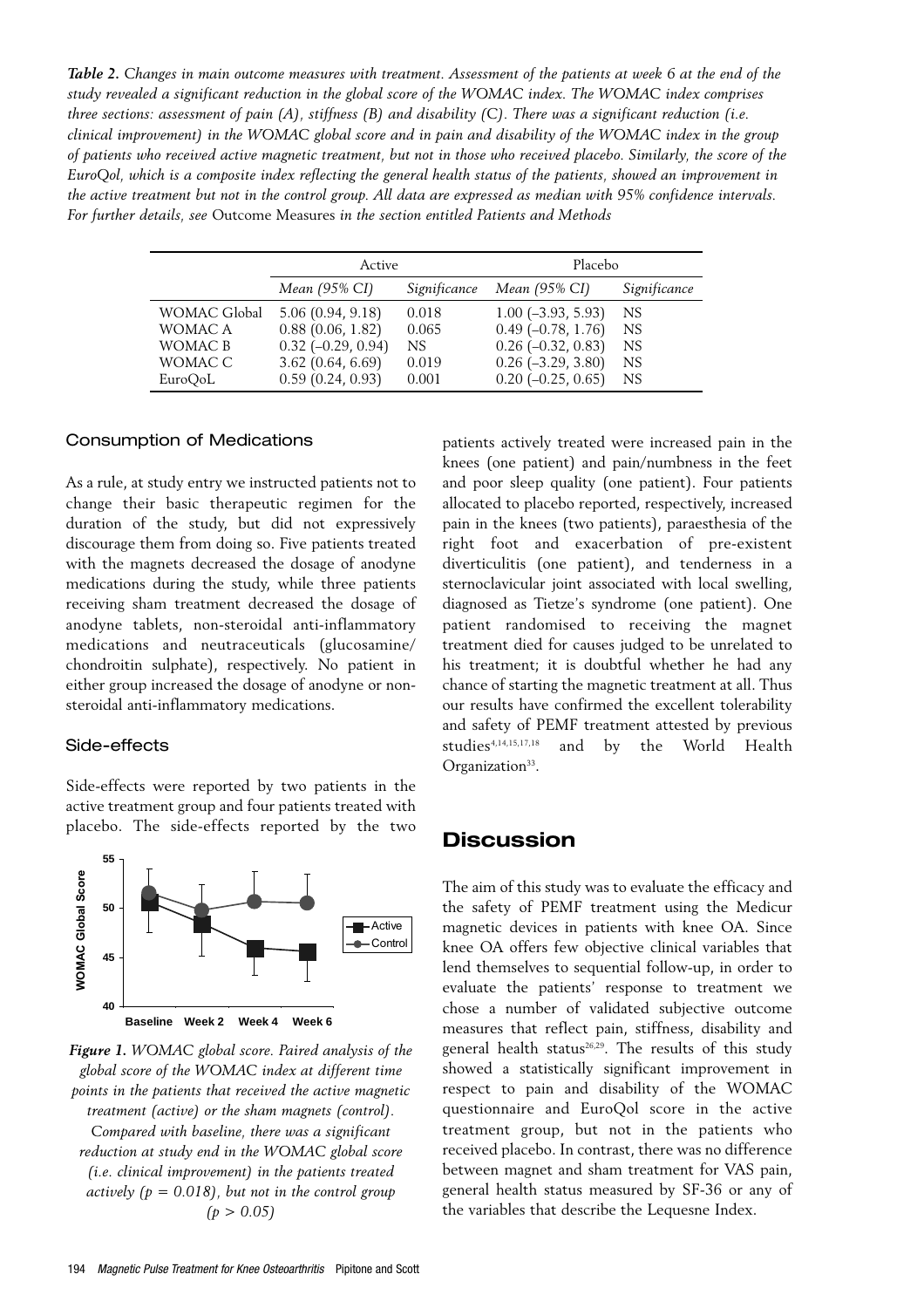The WOMAC OA index is currently regarded as one of the most sensitive tests, if not as the test of choice, to evaluate the outcome of treatment for the knees<sup>29</sup>. Compared with the WOMAC index, the Lequesne index is less sensitive to change<sup>34</sup>, while VAS has shown significant weakness in sensibility owing to large variability between different subjects, probably because of the emotional response to pain<sup>35</sup>. Thus, it is not surprising that the mild amelioration induced by treatment with PEMF could be picked up using the WOMAC index, but not the Lequesne Index or VAS. Such amelioration remained confined to the area where the magnetic devices were applied (i.e. the knee), since patients recorded no benefit at other painful sites after treatment. Furthermore, PEMF treatment did not appear to affect significantly the general health status, as suggested by the lack of change in the SF-36 score before and after treatment in both groups. As a matter of fact, although there was a significant reduction in the EuroQol score following treatment in the patients who received the magnets as compared to the controls, in view of the results of the aforesaid indices, this change is far more likely to reflect an improvement in articular function/dexterity (Items 1-3 of the EuroQol<sup>32</sup>) rather then a heightened feeling of well-being.

The results of our study are overall in agreement with those of previous trials that investigated PEMF treatment in patients with knee OA17,18,36. However, the magnitude of the therapeutic effect observed in our study was consistently smaller and the clinical response in the placebo group was virtually nil. These differences may be related to the characteristics of our study population, which consisted largely of patients with moderate to severe knee OA resistant to conventional treatment. On the other hand, since magnet devices vary significantly in shape, size and polarity, comparison of studies based on PEMF treatment is notoriously difficult. The comparative analysis is further compounded by the fact that there is no standardised treatment schedule for PEMF therapy4 , and to date no study has endeavoured to investigate systematically the dose-response to pain relief provided by magnetic treatment. Theoretically, the action of PEMF in knee OA could be mediated by a whole array of different mechanisms, including activation of mesenchymal cell metabolism5–8 , suppression of inflammation $37$  and modulation of pain perception at a local<sup>38</sup> or central<sup>39</sup> level. In practice, the mechanisms underlying the clinical effects observed in this and other studies remain largely unclear, nor was this study designed to elucidate them. However, in view of the lack of an overall improvement at painful sites, it is highly unlikely that PEMF affected the central response to pain perception.

In conclusion, this study has demonstrated a statistically significant benefit in terms of reduction of pain and disability in patients with knee OA resistant to conventional treatment in the absence of significant side-effects. Given the study design, the results obtained in our population cannot possibly be generalised to all patients with painful conditions. Further studies using different types of magnets, treatment protocols and patient populations are needed to prove or refute the efficacy of PEMF therapy in different conditions.

## **Acknowledgments**

The Authors wish to thank their colleagues of the Rheumatology Department: Dr M. Batley, Dr E. Choy, Prof C. Pitzalis and Dr Tom Walton, for their kind referrals of patients with knee OA. A particular thank you to Dr Toby Garrood for performing clinical assessments on two occasions.

## **Disclosure of Financial Sources**

This study was supported by an educational grant from Snowden Healthcare.

## **References**

- 1. Vallbona C, Richards T. Evolution of magnetic therapy from alternative to traditional medicine. [Review] [117 refs]. Phys Med Rehab Clin N Amer 1999;10(3):729-54
- 2. Macklis RM. Magnetic healing, quackery, and the debate about the health effects of electromagnetic fields. Ann Int Med 1993;118(5):376-83
- 3. Bassett CA. Fundamental and practical aspects of therapeutic uses of pulsed electromagnetic fields (PEMFs). [Review] [330 refs]. Crit Rev Biomed Eng 1989;17(5):451-529
- 4. Collacott EA, Zimmerman JT, White DW, Rindone JP. Bipolar permanent magnets for the treatment of chronic low back pain: a pilot study [see comments]. JAMA 2000; 283(10):1322-5
- 5. Murray JC, Farndale RW. Modulation of collagen production in cultured fibroblasts by a low-frequency, pulsed magnetic field. Biochim Biophys Acta 1985;838(1):98-105
- 6. Smith RL, Nagel DA. Effects of pulsing electromagnetic fields on bone growth and articular cartilage. Clin Orthop Rel Res 1983;181:277-82
- 7. Rodan GA, Bourret LA, Norton LA. DNA synthesis in cartilage cells is stimulated by oscillating electric fields. Science 1978;199(4329):690-92
- 8. Rubin CT, McLeod KJ, Lanyon LE. Prevention of osteoporosis by pulsed electromagnetic fields. J Bone Joint Surg – Amer Vol 1989;71(3):411-7
- 9. Adey WR, Lin JC (Eds). Biological effects of radio frequency electromagnetic radiation. Electromagnetic Interaction with Biological Systems. New York: Plenum, 1989; pp.109-40
- 10. Bassett CA, Schink-Ascani M, Lewis SM. Effects of pulsed electromagnetic fields on Steinberg ratings of femoral head osteonecrosis. Clini Orthop Rel Res 1989;246:172-85